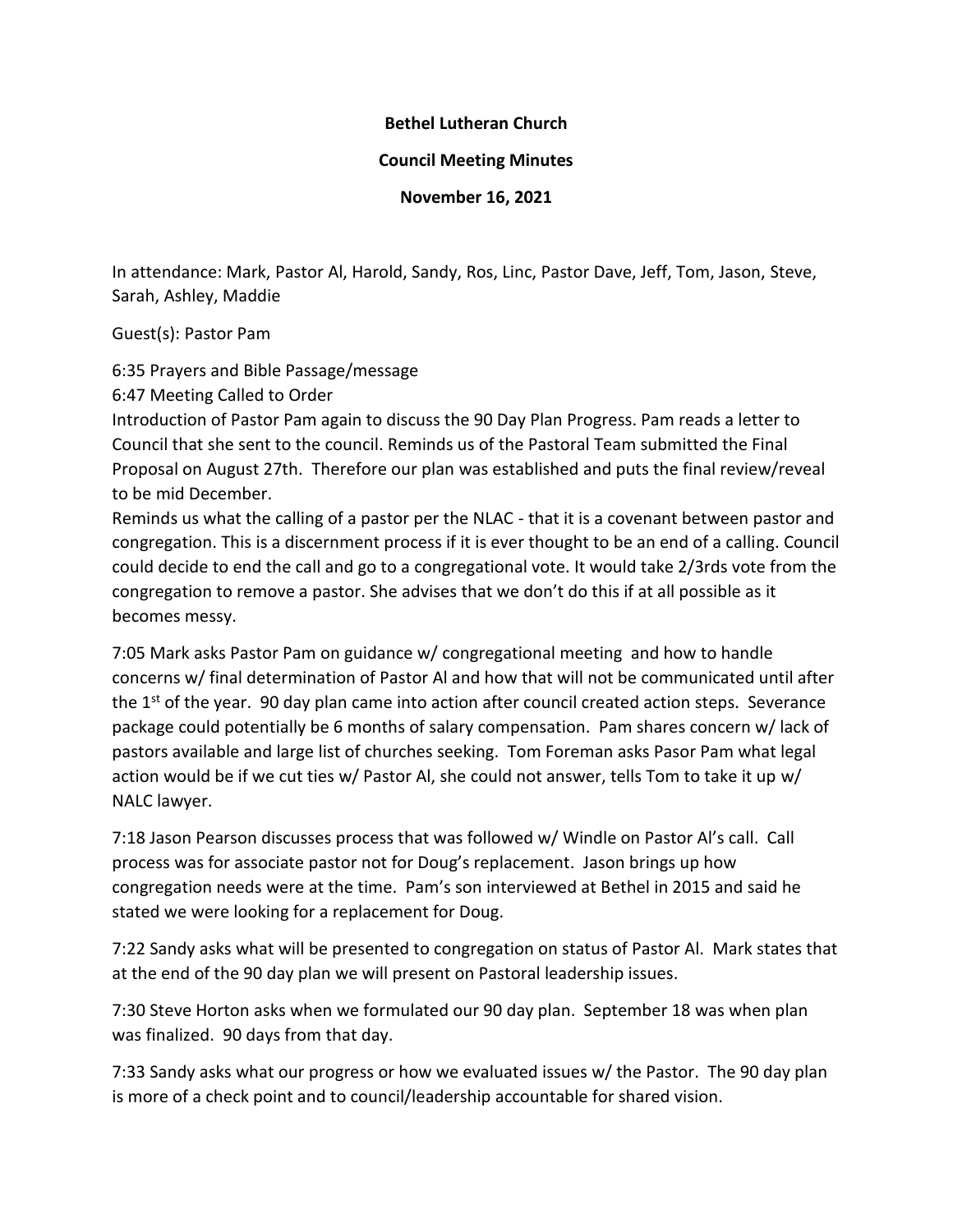- 1. Not vote on Status Mark communicates to congregation call special congregational meeting in January.
- 2. Vote tonight w/ no plan in place call another pastor, which is long way out.

7:41 Tom discusses surveys during 2017 and how we are unsure of pulse of congregation.

7:43 Jason discusses how there is division, we are not creating it, it already exists. Steve asks id either side has seen positive progress in the church. People are not coming but want to be involved in long range planning.

7:51 Creating excitement in congregation is not solely Pastor Al's role. He states it is the holy spirit. When someone is frustrated or in a negative environment we must keep looking forward.

8:04 Tom asks what our for, of feedback should be. We are not receiving accurate feedback from congregation. Mark says we should gauge "temperature" after 90 day plan.

8:10 Pastor Pam brings up Pastor Al's intentional actions.

8:11 Jeff discusses concerns on at least giving an update on 90 day plan. Jason discusses transparency and issues that follow presenting 90 day plan. Steve moves we do not vote,we give an update on 90 day plan, Ashley seconds.

Jeff discusses feedback we may receive on 90 day plan and when/if it should be completed.

Motion passes – 10 in favor Abstentions – 2

8:26 Tom discusses how/what format we can get the feedback we need. Pam discusses open mic or survey but survey should not be unanimous. Pastor Al agrees survey would be good tool but it should be distributed to all @ meeting and via email blast.

8:35 Harold discusses finances and budget. Estimated revenue depends on Nov/Dec. Harold has a notes page for proposed 2022 budget. 28-29k less if take Holly back, Suzy has volunteered to go to volunteer status to make Holly work.

8:41 Linc discusses balanced budget and how many volunteers can we get to support admin. Jason brings up concerns on job description for general manager and Holly's position and how they are full time positions.

8:45 Steve reviews job descriptions and how IT may not be a full time position. Holly will be taking over a lot of John's responsibilities. Mark discusses finance committee and how Jessica Foreman brought up when we invest in people that is where we make up in budget. Most of our budget is in labor/supplemental/facilities. If we are really a growing church, what is our leap of faith? We need to list that out. When there is tangible need, congregation steps up.